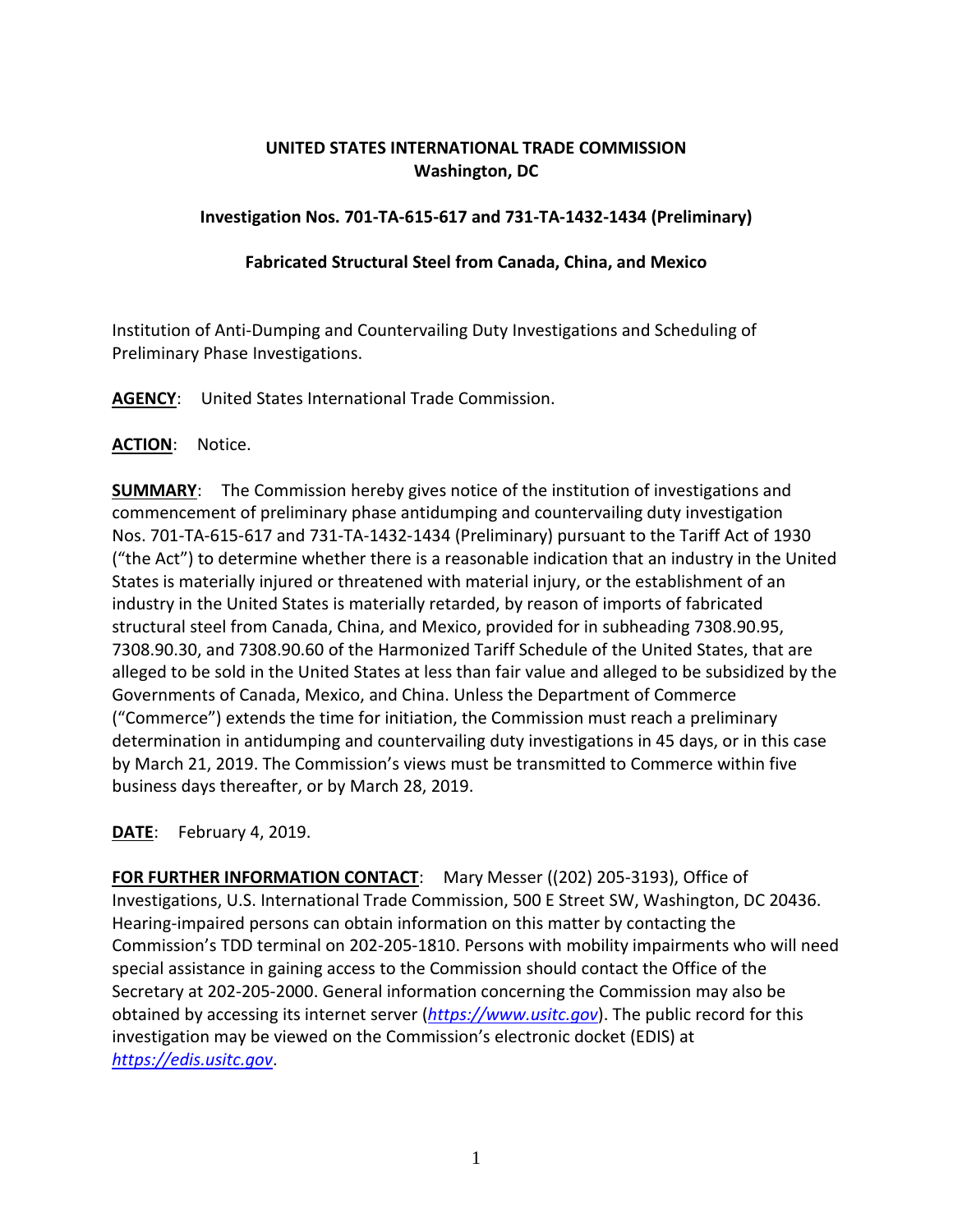#### **SUPPLEMENTARY INFORMATION**:

**Background**.--These investigations are being instituted, pursuant to sections 703(a) and 733(a) of the Tariff Act of 1930 (19 U.S.C. 1671b(a) and 1673b(a)), in response to a petition filed on February 4, 2019, by American Institute of Steel Construction, LLC, Chicago, IL.

For further information concerning the conduct of these investigations and rules of general application, consult the Commission's Rules of Practice and Procedure, part 201, subparts A and B (19 CFR part 201), and part 207, subparts A and B (19 CFR part 207).

**Participation in the investigations and public service list**.--Persons (other than petitioners) wishing to participate in the investigations as parties must file an entry of appearance with the Secretary to the Commission, as provided in sections 201.11 and 207.10 of the Commission's rules, not later than seven days after publication of this notice in the *Federal Register*. Industrial users and (if the merchandise under investigation is sold at the retail level) representative consumer organizations have the right to appear as parties in Commission antidumping duty and countervailing duty investigations. The Secretary will prepare a public service list containing the names and addresses of all persons, or their representatives, who are parties to these investigations upon the expiration of the period for filing entries of appearance.

**Limited disclosure of business proprietary information (BPI) under an administrative protective order (APO) and BPI service list**.--Pursuant to section 207.7(a) of the Commission's rules, the Secretary will make BPI gathered in these investigations available to authorized applicants representing interested parties (as defined in 19 U.S.C. 1677(9)) who are parties to the investigations under the APO issued in the investigations, provided that the application is made not later than seven days after the publication of this notice in the *Federal Register*. A separate service list will be maintained by the Secretary for those parties authorized to receive BPI under the APO.

**Conference**.--The Commission's Director of Investigations has scheduled a conference in connection with these investigations for 9:30 a.m. on Monday, February 25, 2019, at the U.S. International Trade Commission Building, 500 E Street SW, Washington, DC. Requests to appear at the conference should be emailed to [preliminaryconferences@usitc.gov](mailto:preliminaryconferences@usitc.gov) (DO NOT FILE ON EDIS) on or before February 21, 2019. Parties in support of the imposition of countervailing and antidumping duties in these investigations and parties in opposition to the imposition of such duties will each be collectively allocated one hour within which to make an oral presentation at the conference. A nonparty who has testimony that may aid the Commission's deliberations may request permission to present a short statement at the conference.

**Written submissions**.--As provided in sections 201.8 and 207.15 of the Commission's rules, any person may submit to the Commission on or before February 28, 2019, a written brief containing information and arguments pertinent to the subject matter of the investigations. Parties may file written testimony in connection with their presentation at the conference. All written submissions must conform with the provisions of section 201.8 of the Commission's rules; any submissions that contain BPI must also conform with the requirements of sections 201.6, 207.3, and 207.7 of the Commission's rules. The Commission's Handbook on